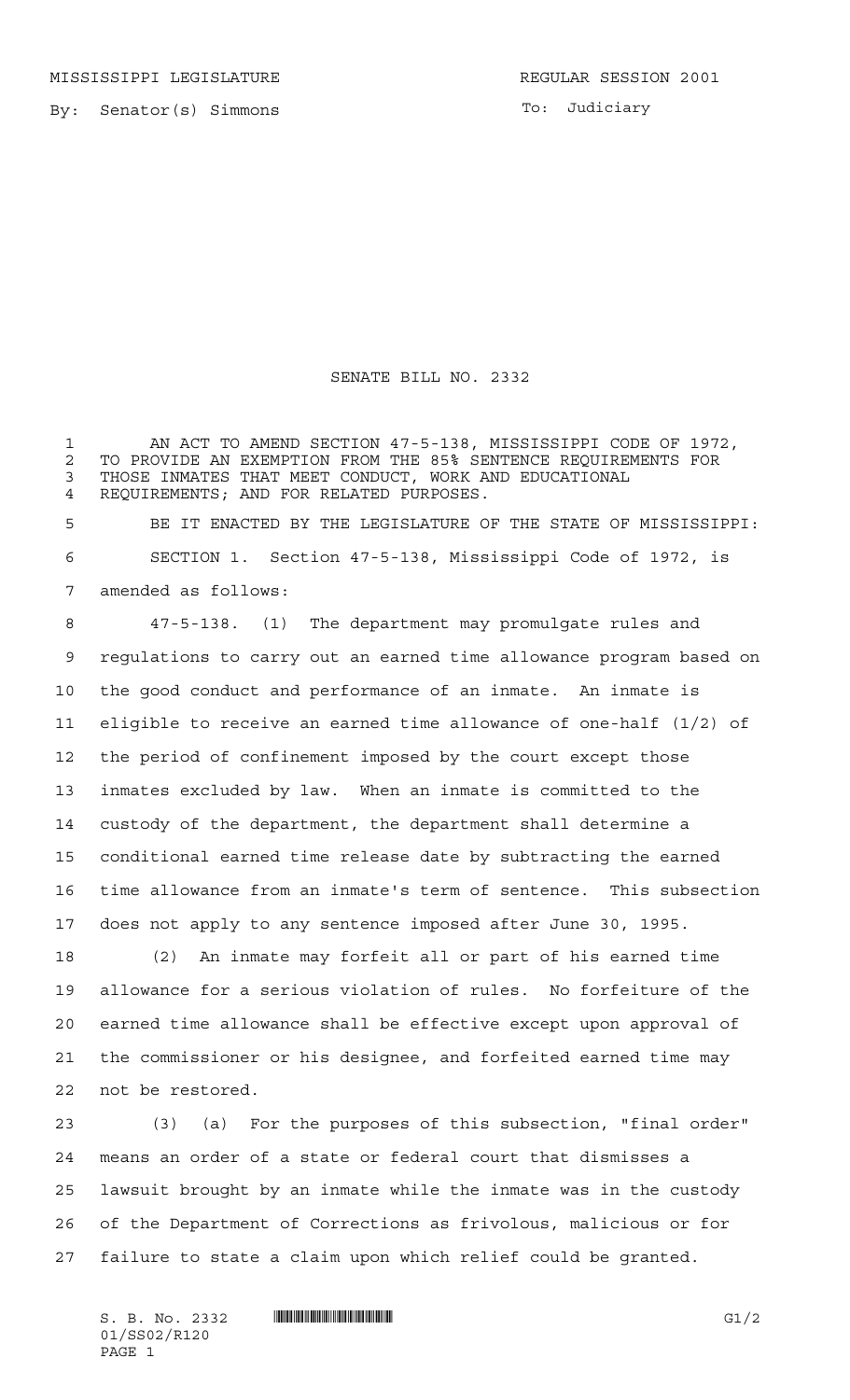(b) On receipt of a final order, the department shall forfeit:

 (i) Sixty (60) days of an inmate's accrued earned time if the department has received one (1) final order as defined herein;

 (ii) One hundred twenty (120) days of an inmate's accrued earned time if the department has received two (2) final orders as defined herein;

 (iii) One hundred eighty (180) days of an inmate's accrued earned time if the department has received three (3) or more final orders as defined herein.

 (c) The department may not restore earned time forfeited under this subsection.

 (4) An inmate who meets the good conduct and performance requirements of the earned time allowance program may be released on his conditional earned time release date.

 (5) (a) For any sentence imposed after June 30, 1995, an inmate may receive an earned time allowance of four and one-half (4-1/2) days for each thirty (30) days served if the department determines that the inmate has complied with the good conduct and performance requirements of the earned time allowance program. The earned time allowance under this subsection shall not exceed fifteen percent (15%) of an inmate's term of sentence.

 (b) Paragraph (a) of this subsection shall not apply to any inmate who has served one-half (1/2) of his sentence and who meets the following requirements:

 (i) Has received no more than one (1) major rule violation; (ii) Has completed an alcohol and drug program; (iii) Has worked or participated in an educational or vocational training program; (iv) Has completed the Pre-release program; and

 $S.$  B. No. 2332 **INNIFICAL REGIONAL PROPERTY** 01/SS02/R120 PAGE 2